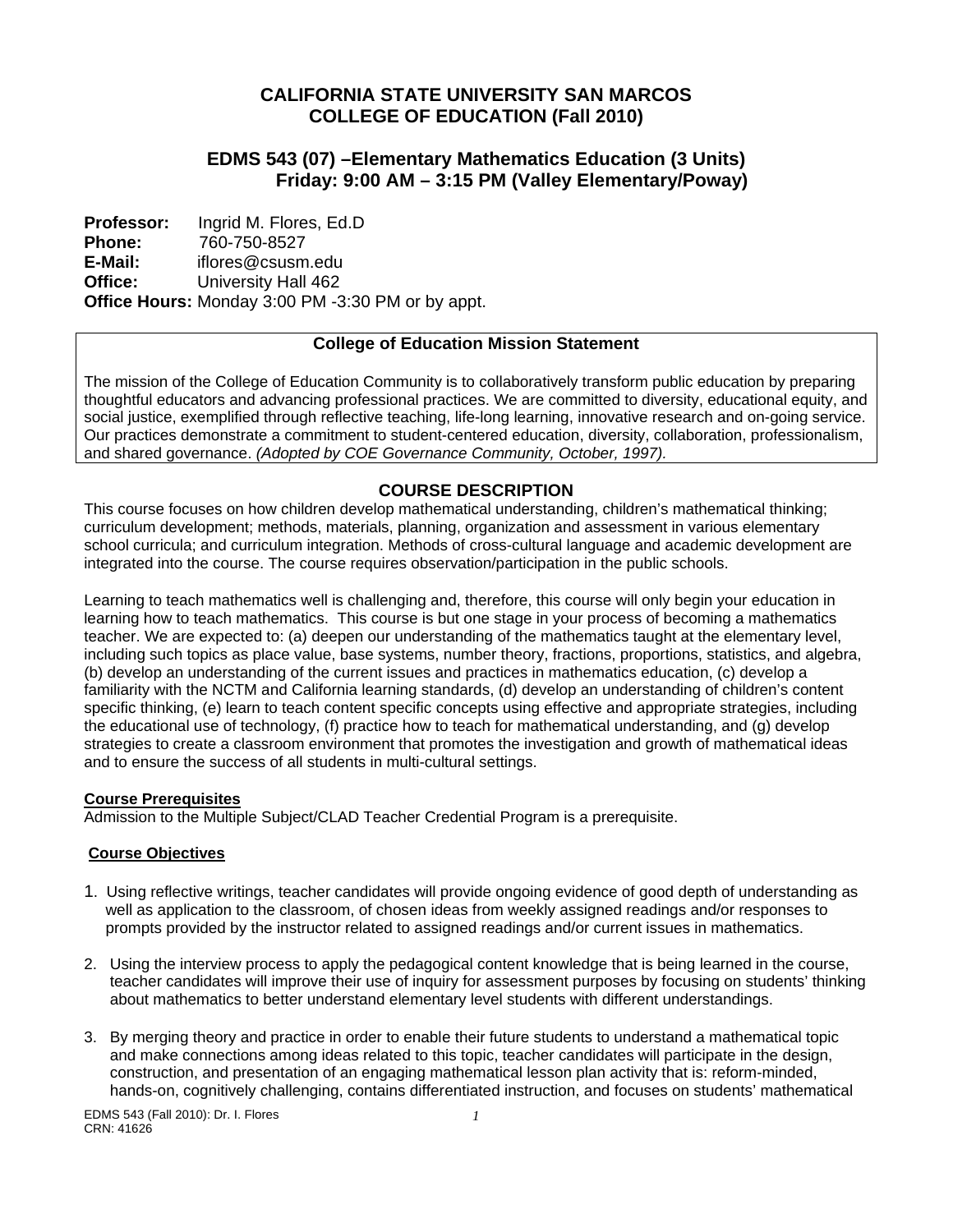thinking.

- 4. By compiling an effective list of resources on a predetermined math topic, teacher candidates will demonstrate evidence that they are able to provide students with access to a balanced and comprehensive mathematics curriculum that promotes and enhances student learning and understanding, and provides conceptual understanding of the logic and structure of mathematics, problem-solving skills, and computational and procedural skills.
- 5. By engaging in problem-solving contexts, students will be able to identify and select quality learning experiences for children that promote mathematical inquiry and conceptual development.
- 6. Teacher candidates will engage in coursework that leads to preparation for engaging in Teaching Performance Assessment (TPA) tasks.

### **Unique Course Requirements**

Students will be required to have access to children in a grade K-6 for the purpose of conducting a series of math interviews to learn about how children think and problem solve and for implementing and videotaping a math lesson.

## **Required Texts**

- Van de Walle, J. A., Karp, K. M., & Bay-Williams, J. M. (2010). *Elementary and middle school mathematics: Teaching developmentally* (7th ed). Boston: Allyn & Bacon, Inc. ISBN: 978-0-205-57352-3 The text has a companion Web site:
- California Department of Education (2006). *Mathematics framework for California public schools, kindergarten through grade twelve* (2006 Revised Ed.). Sacramento, CA: Author. This document can be found on the WWW at: http://www.cde.ca.gov/ci/ma/cf/documents/mathfrwkcomplete.pdf. The Web site contains a downloadable PDF file. There are also copies in the library for checkout**.**
- Turnbull, A., Turnbull, R., & Wehmeyer, M. (2010). *Exceptional lives: Special education in today's schools.* (6<sup>th</sup> ed). Upper Saddle River, NJ: Pearson/Merrill. ISBN: 978-0-13-502696-0

## **You are required to access the following Web sites and materials for this course.**

- National Council of Teachers of Mathematics (2000). *Principles and standards for school mathematics*. Reston, VA: Author. This document can be found at: http://standards.nctm.org/document/index.htm
- Standardized Testing and Reporting (STAR) CST Mathematics Blueprint: Standards Items (grades 2-7) http://www.cde.ca.gov/ta/tg/sr/documents/math1105.doc

## **INFUSED COMPETENCIES**

#### **Special Education**

Consistent with the intent to offer a seamless teaching credential in the College of Education, this course will demonstrate the collaborative infusion of special education competencies that reflect inclusive educational practices.

## **Authorization to Teach English Learners**

 through the infusion of content and experiences within the credential program, as well as additional coursework. The CSUSM credential program has been specifically designed to prepare teachers for the diversity of languages often encountered in California public school classrooms. The authorization to teach English learners is met Students successfully completing this program receive a credential with authorization to teach English learners. *(Approved by CCTC in SB 2042 Program Standards, August 02)*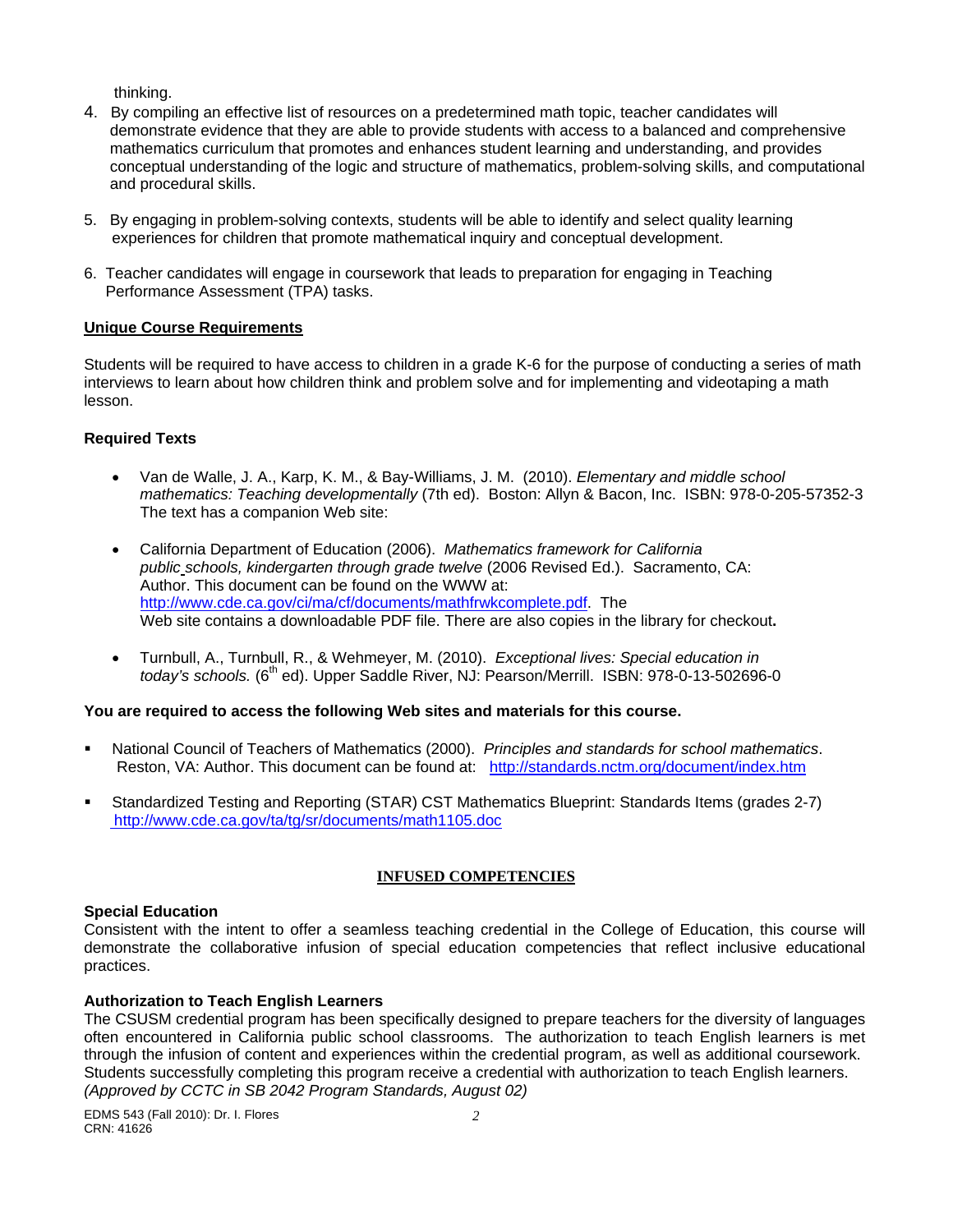#### **Technology**

This course infuses technology competencies to prepare candidates to use technologies, emphasizing their use in both teaching practice and student learning. Students are expected to demonstrate competency in the use of various forms of technology (i.e., word processing, electronic mail, Moodle, use of the Internet, and/or multimedia presentations). Specific requirements for course assignments with regard to technology are at the discretion of the instructor. Please keep a digital copy of all assignments.

You must use your Moodle and campus email accounts for this class. The best way to contact me is by e-mail.

## **COURSE POLICIES**

## **College of Education Attendance Policy**

 possible. *(Adopted by the COE Governance Community, December, 1997).* Due to the dynamic and interactive nature of courses in the College of Education, all students are expected to attend all classes and participate actively. Absences and late arrivals/early departures will affect the final grade. At a minimum, students must attend more than 80% of class time, or s/he may not receive a passing grade for the course at the discretion of the instructor. Individual instructors may adopt more stringent attendance requirements. Should the student have extenuating circumstances, s/he should contact the instructor as soon as

For this class, if you miss one class session or are late (or leave early) more than two sessions, you cannot receive a grade of "A" and your highest possible grade is a "B". If you miss two class sessions, your highest possible grade is a "C+". **Attendance will be taken at each class session.** 

If possible, please discuss with the instructor any extenuating circumstances that will cause you to miss class prior to your absence. Absence is no excuse for not turning in assignments, as they may be sent electronically (e-mail) to the instructor if an absence arises or is anticipated. Please ensure that e-mailed assignments are sent by the start of the class session that the assignment is due. **NOTE: With few exceptions, late assignments will not be accepted.** 

#### **All University Writing Requirement**

In keeping with the All-University Writing Requirement, all 3-unit courses must have a writing component of at least 2,500 words (approximately 10 pages), which can be administered in a variety of ways. Writing requirements for this course will be met as described in the assignments.

#### **Computer Use During Class Sessions**

You are welcome to use a laptop computer in class when working on class assignments, for example. However, you will need to save checking email or other personal computer use for time outside of class. Most students find it disruptive when they are focusing on class activities or listening to presentations and can hear keyboarding in the classroom. When the instructor or your cohorts are speaking or when class activities are in proceeding, your computer will not be in use. Your kind consideration is greatly appreciated by all!

### **Cell Phones**

Please turn off your cell phone before the start of each class. In addition, there will be no texting during class. It is unprofessional for teachers to use their cell phone during meetings with peers or during professional development activities (our class is considered professional development!)

#### **Person-First Language**

Use "person-first" language in all written and oral assignments and discussions (e.g., "student with autism" rather than "autistic student"). Disabilities are not persons and they do not define persons, so do not replace personnouns with disability-nouns. Further, emphasize the person, not the disability, by putting the person-noun first.

#### **Students With Disabilities Requiring Reasonable Accommodations**

Students must be approved for services by providing appropriate and recent documentation to the Office of Disabled Student Services (DSS). This office is located in Craven Hall 5205, and can be contacted by phone at EDMS 543 (Fall 2010): Dr. I. Flores *3*  CRN: 41626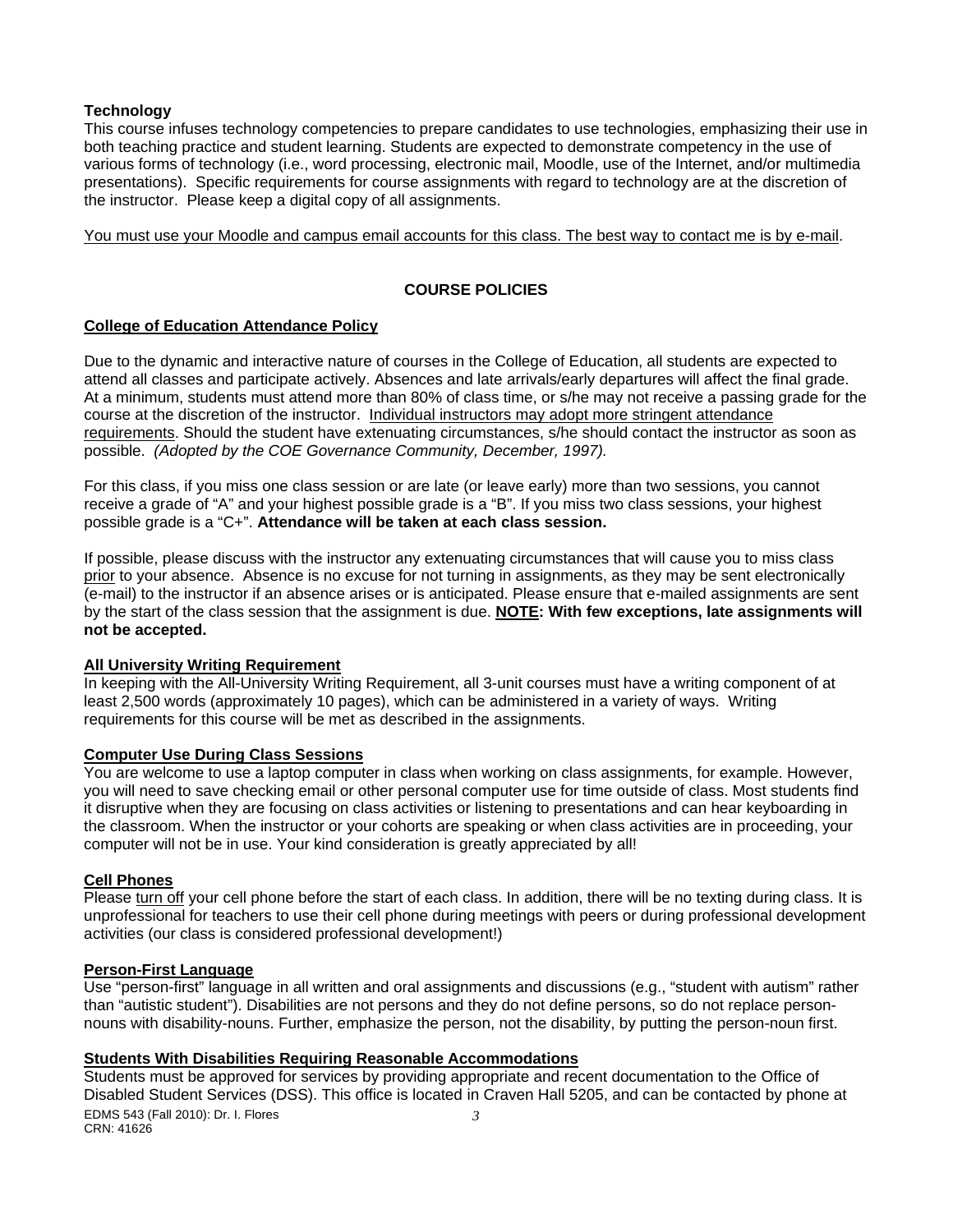(760) 750-4905, or TTY (760) 750-4909. Students authorized by DSS to receive reasonable accommodations should meet with their instructor during office hours or, in order to ensure confidentiality in a more private setting.

## **CSUSM Academic Honesty Policy**

"Students will be expected to adhere to standards of academic honesty and integrity, as outlined in the Student Academic Honesty Policy. All written work and oral presentation assignments must be original work. All ideas/materials that are borrowed from other sources must have appropriate references to the original sources. Any quoted material should give credit to the source and be punctuated with quotation marks. Students are responsible for honest completion of their work including examinations. There will be no tolerance for infractions. If you believe there has been an infraction by someone in the class, please bring it to the instructor's attention. The instructor reserves the right to discipline any student for academic dishonesty in accordance with the general rules and regulations of the university. Disciplinary action may include the lowering of grades and/or the assignment of a failing grade for an exam, assignment, or the class as a whole."

Incidents of Academic Dishonesty will be reported to the Dean of Students. Sanctions at the University level may include suspension or expulsion from the University.

## **Plagiarism**

As an educator, it is expected that each student will do his/her own work, and contribute equally to group projects and processes. Plagiarism or cheating is unacceptable under any circumstances. If you are in doubt about whether your work is paraphrased or plagiarized, see the Plagiarism Prevention for Students website http://library.csusm.edu/plagiarism/index.html. If there are questions about academic honesty, please consult the University catalog.

# **STUDENT LEARNING OUTCOMES**

## **Teacher Performance Expectation (TPE) Competencies**

The course objectives, assignments, and assessments have been aligned with the CTC standards for the Multiple Subject, Credential. This course is designed to help teachers seeking a California teaching credential to develop the skills, knowledge, and attitudes necessary to assist schools and district in implementing effective programs for all students. The successful candidate will be able to merge theory and practice in order to realize a comprehensive and extensive educational program for all students.

# **Teacher Performance Expectation (TPE) Competencies:**

## **Primary Emphases**:

- TPE 1a-Subject Specific Pedagogical Skills for MS Teaching (Mathematics)
- TPE 2-Monitoring Student Learning During Instruction

## **Secondary Emphases**:

- TPE 3-Interpretation and Use of Assessments
- TPE 4-Making Content Accessible
- TPE 5-Student Engagement
- TPE 6a-Developmentally Appropriate Practices in Grades K-3
- TPE 6b-Developmentally Appropriate Practices in Grades 4-8
- TPE 6d- Developmentally Appropriate Teaching Practices for Special Education: Teaching the Special Education Population in the General Education Environment
- TPE 7-Teaching English Learners
- TPE 8-Learning About Students
- TPE 9-Instructional Planning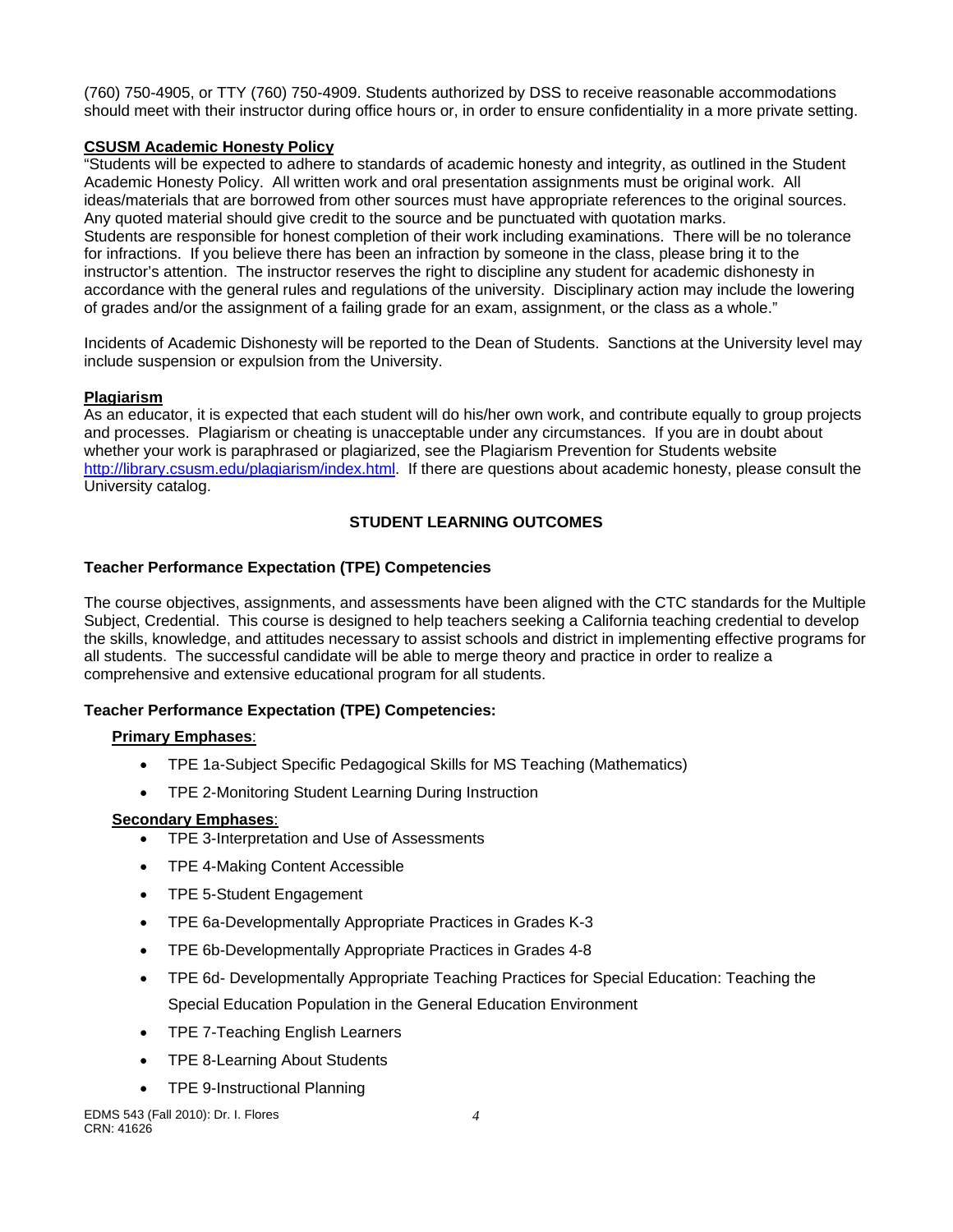- TPE 10-Instructional Time
- TPE 11-Social Environment
- TPE 13-Professional Growth

## **California Teacher Performance Assessment (CalTPA)**

Beginning July 1, 2008 all California credential candidates must successfully complete a state-approved system of teacher performance assessment (TPA), to be embedded in the credential program of preparation. At CSUSM, this assessment system is called the CalTPA or the TPA for short.

To assist your successful completion of the TPA a series of informational seminars are offered over the course of the program. TPA related questions and logistical concerns are to be addressed during the seminars. Your attendance to TPA seminars will greatly contribute to your success on the assessment.

Additionally, COE classes use common pedagogical language, lesson plans (lesson designs), and unit plans (unit designs) in order to support and ensure your success on the TPA and more importantly in your credential program.

The CalTPA Candidate Handbook, TPA seminar schedule, and other TPA support materials can be found on the COE website: http://www.csusm.edu/coe/CalTPA/CalTPA.html

## **COURSE REQUIREMENTS/ASSIGNMENTS**

Each written assignment is expected to have a clear organizational presentation and be free of grammar, punctuation and spelling errors. There will be a reduction in points for the above mentioned errors. Late assignments will not be accepted. Prepare carefully for class, be ready to discuss readings and assignments thoughtfully and actively participate in all class activities. Note the Description of Exemplary Students in this syllabus (p. 6).

|    | 1. Active Participation and Collaboration (all or nothing credit given)                                 | 10% |
|----|---------------------------------------------------------------------------------------------------------|-----|
| 2. | Reading Accountability: Reflection Papers, Classroom Activities and Forum<br><b>Discussion Postings</b> | 15% |
| 3. | <b>Student Math Interviews</b>                                                                          | 15% |
| 4. | Mathematical Lesson Design and Mathematical Resources List                                              | 35% |
| 5. | Mathematical Lesson Implementation and Videotape                                                        | 5%  |
| 6. | Mathematics Learning Activity (Small Group)                                                             | 10% |
| 7. | <b>Problem Solving Activities and Postings</b>                                                          | 10% |

## **DESCRIPTIONS OF ASSIGNMENTS**

The relative weight for each assignment is indicated as a percentage of the total course grade.

*Detailed assignment guidelines and scoring rubrics will be provided. The course calendar/topics schedule is attached to this syllabus.*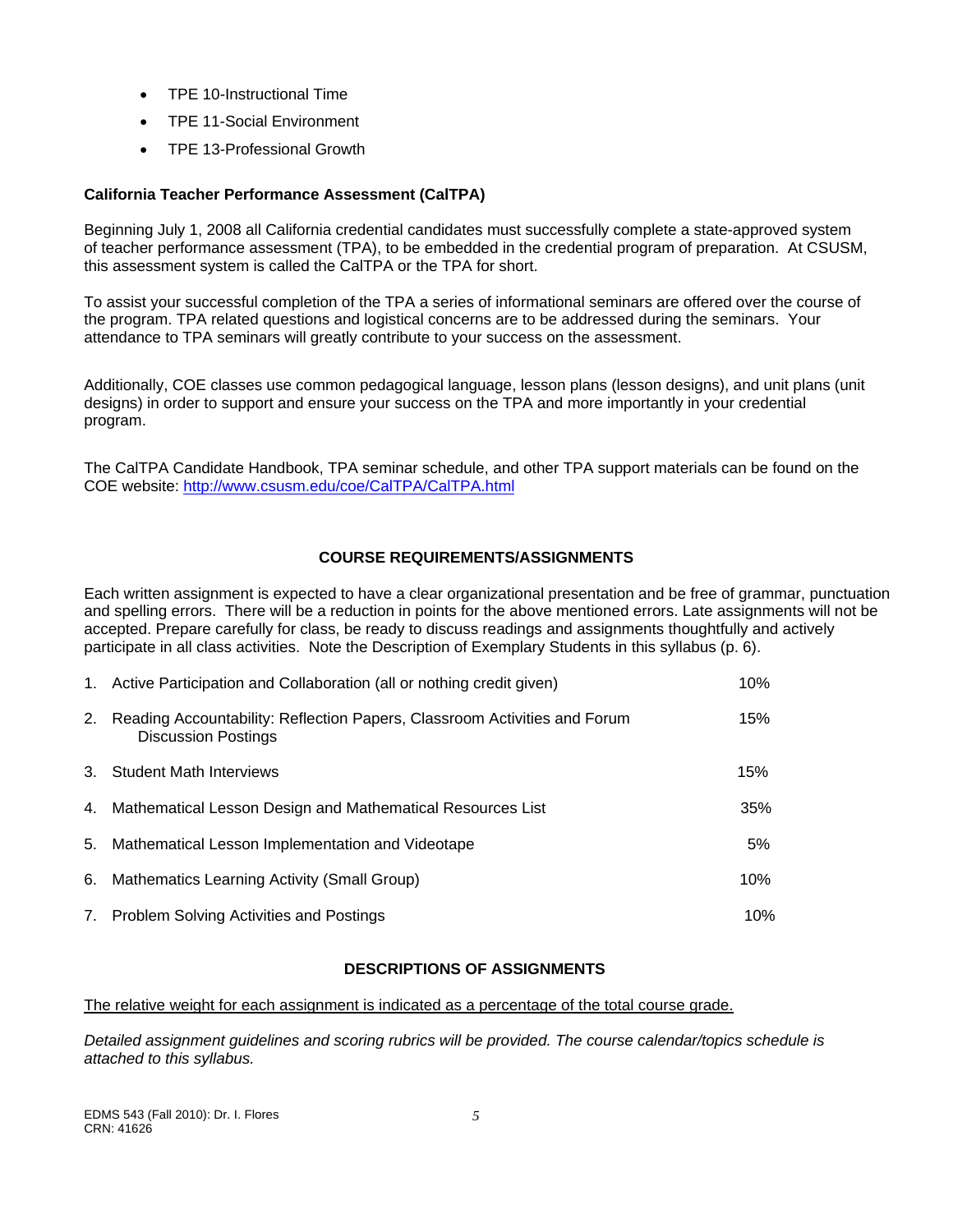#### **Active Participation and Collaboration (10%) - Individual**

Defined as actively engaging and contributing in all class discussions and activities, students will be evaluated daily. You are expected to actively participate in discussions, group work, presentations, and hands-on activities throughout the course. A positive professional disposition includes a willingness to consider and discuss new ideas objectively and to exhibit curiosity, perseverance and seriousness about improving oneself as a teacher. All students are expected to exhibit professional behavior and demeanor at all times. All or nothing credit is given for this course component.

# **Reading Accountability: Reflection Papers and Classroom Activities (15%) – Individual**

Each week students will either:

- 1) Write a "meaningful" reflection paper based on (a) the text material assigned to be read for that week OR (b) a response to a writing prompt based on the text readings OR, (c) a pressing issue in mathematics education per the instructor's guidelines.
- 2) Engage in classroom activities that are designed for students to demonstrate their understanding of the text readings

Each reflection paper and classroom activity will be worth 10 points. Reflection papers should be one full page in length (use an "11" font, line spacing of 1.5, with **only** your name and class session number as a heading on the same line). Each paper should clearly articulate your thoughts **on the assigned readings or prompts** and how you might **specifically apply** what you learned to the mathematics classroom. Please do not repeat verbatim or quote from the readings. **Other written assignments may be given that will substitute the written reflection but not the reading assignment.** These will require more than 1 page in length.

### **Student Math Interviews (15%) - Individual Write-ups**

 *Interviewing Guidelines* and *Student Math Interviews* . You will conduct two different student interviews based on questions provided in class. Each interview is worth 10 points. For each interview, you will pose mathematical problems to any one student at a predetermined grade level. The purpose is to get you to begin thinking about students' mathematical understanding, to learn how to effectively pose questions, interpret the meaning of students' responses, and to provide you with an opportunity to interact with students. For each interview, you need to submit a report of no more than two pages (11" font, line spacing of 1.5). Please include the child's written work. You may work with a peer in the interviewing process, but each needs to write his/her own report. The following two documents can be found under "Resources" in Moodle:

#### **Mathematical Lesson Design (30%) – Partner or Small Group**

The purpose of this assignment is to help you learn how to design effective mathematical activities and lessons and to provide an opportunity for you to practice teaching mathematics. Working in small groups of 2-3 members, your team will design one standards-based lesson (approximately 35-40 minutes in length) that you will present in an elementary school class.

 *with full participation from your peers.* In your lesson, you must use manipulatives, and the lesson must be differentiated. Your lesson activity must be reform-minded, hands-on, cognitively challenging, contain differentiated instruction, focus on students' mathematical thinking, AND provide the opportunity for you to gather evidence of student learning (ie, student work that you can assess). No Bingo games for your lesson activity! *You will present your lesson to the cohort* 

A draft of the lesson should be submitted for review before the lesson is taught to students. A lesson design exemplar is available for this assignment on the Moodle web site under "Course Resources and Documents". In addition, more specific details and guidelines will be given in class. The lesson design template is attached to this syllabus.

## **Mathematical Resources List (5%) - Partner or Small Group**

You will compile a resources list related to the mathematical topic of your lesson design. The purpose is to investigate what information is available that relates to your mathematical topic**,** to compile a thorough, effective list of such resources to demonstrate evidence that you are able to provide students with access to a balanced and comprehensive mathematics curriculum. More specific details will be given in class and posted to Moodle. EDMS 543 (Fall 2010): Dr. I. Flores *6* 

CRN: 41626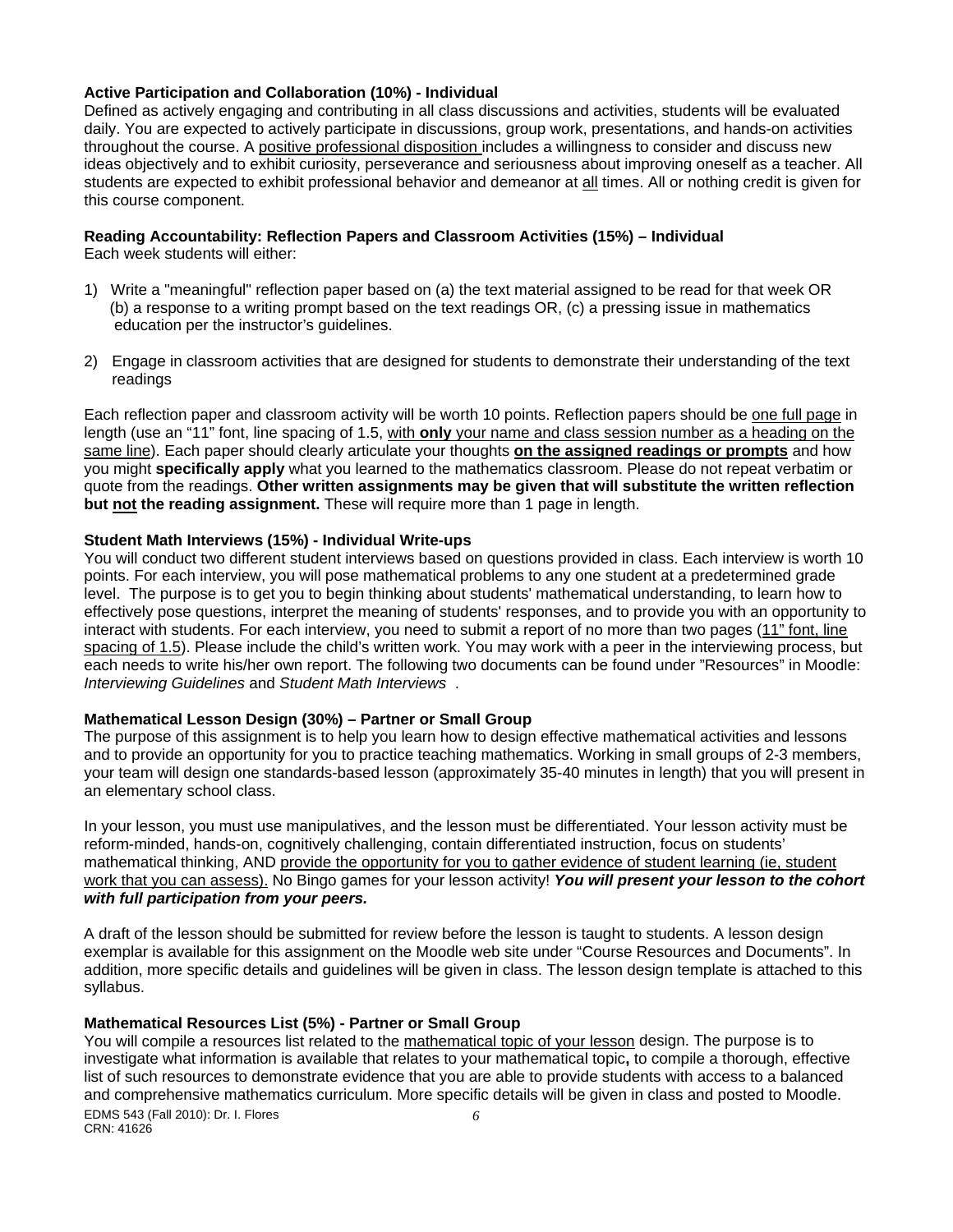### **Mathematics Learning Activity (10%) (small collaborative groups))**

You will be assigned to a group of 3-4 class members, and the group will be assigned a mathematical topic in the elementary school curriculum K-5 as well as to a specific grade level. Your group needs to plan/design ONE 10- 15 minute learning activity in the assigned topic, and then teach the activity in our EDMS 543 class (see course schedule). Your activity requires ALL students in your cohort to participate. This is NOT a demonstration. The activity you select MUST engage students in relational learning and critical thinking (NO Bingo games!). In addition, you need to write a detailed description of the learning activity, provide teaching tips for your activity, and indicate how you will differentiate instruction in your MLA for (a) ELs, (b) one special need of your choice, and (c) early finishers. Your activity will be posted on the appropriate Moodle link (TBA) where all of your cohort's math learning activities will be available for your future teaching.

## **Mathematical Learning Activity (MLA) Implementation (5%) – Individual**

You will implement and videotape your MLA to a group of students (may be a small group) in the grade level assigned to your group. On the day your MLA topic is due in EDMS 543 (see schedule of topics in course syllabus), one person from your group will volunteer to show their videotaped activity to the cohort and the remaining group members will describe the results of their MLA implementation to the cohort.

### **Problem Solving Activities (10%)**

You and a partner will be assigned two mathematical problems/tasks that require analytical thinking and strategic planning to solve. Each problem and the strategies used to solve them are to be written out and explained as though you were explaining to another peer. Please make sure you provide an alternative way to solve each problem (two people are working on each problem, so it's very possible to solve problems in more than one way). Once the problems are solved, you are to upload both problems to Moodle (place to be posted will be given on the website and in class) for me to assess and for your peers to have access to. Each problem is worth 5% of the total course grade. Problems will be assessed on: detail of solution, clarity of explanation, and a correct solution. Partial credit may be given depending on whether your strategy explanation makes sense, is reasonable and is on the correct path to accurate solution.

| <b>GRADING SCALE:</b> Grades for this course will be based on the following grading scale: |  |                                                  |  |  |
|--------------------------------------------------------------------------------------------|--|--------------------------------------------------|--|--|
| $A = 93\% - 100\%$ $A = 90\% - 92\%$                                                       |  | $B+ = 87\% - 89\%$ B = 83% - 86 % B = 80% - 82%  |  |  |
| $C_+ = 77\% - 79\%$ $C = 73\% - 76\%$                                                      |  | $C = 70\% - 72\%$ $D = 60\% - 69\%$ F = below 60 |  |  |

#### **Exemplary "A" Students:**

- Demonstrate serious commitment to their learning, making full use of the learning opportunities available and searching out the implications of their learning for future use.
- Complete all assignments thoroughly and thoughtfully toward the goal of developing in-depth math projects.
- Make insightful connections between all assignments and their developing overall understanding of mathematical concepts; they continually question and examine concepts in a genuine spirit of inquiry.
- Students show a high level of achievement of course goals.

#### **"B" Students:**

- Simply comply with the course requirements and expectations.
- Complete all assignments, usually thoroughly and thoughtfully.
- Usually connect assignments to their developing overall understanding of mathematical concepts; may be satisfied with accepting their learning as it is received without deeply examining concepts or seeking a higher level of understanding.
- Students show reasonable achievement of course goals.

## **Remember! You are required to maintain a B average (3.0 GPA) in your teacher education courses to receive a teaching credential in the State of California.**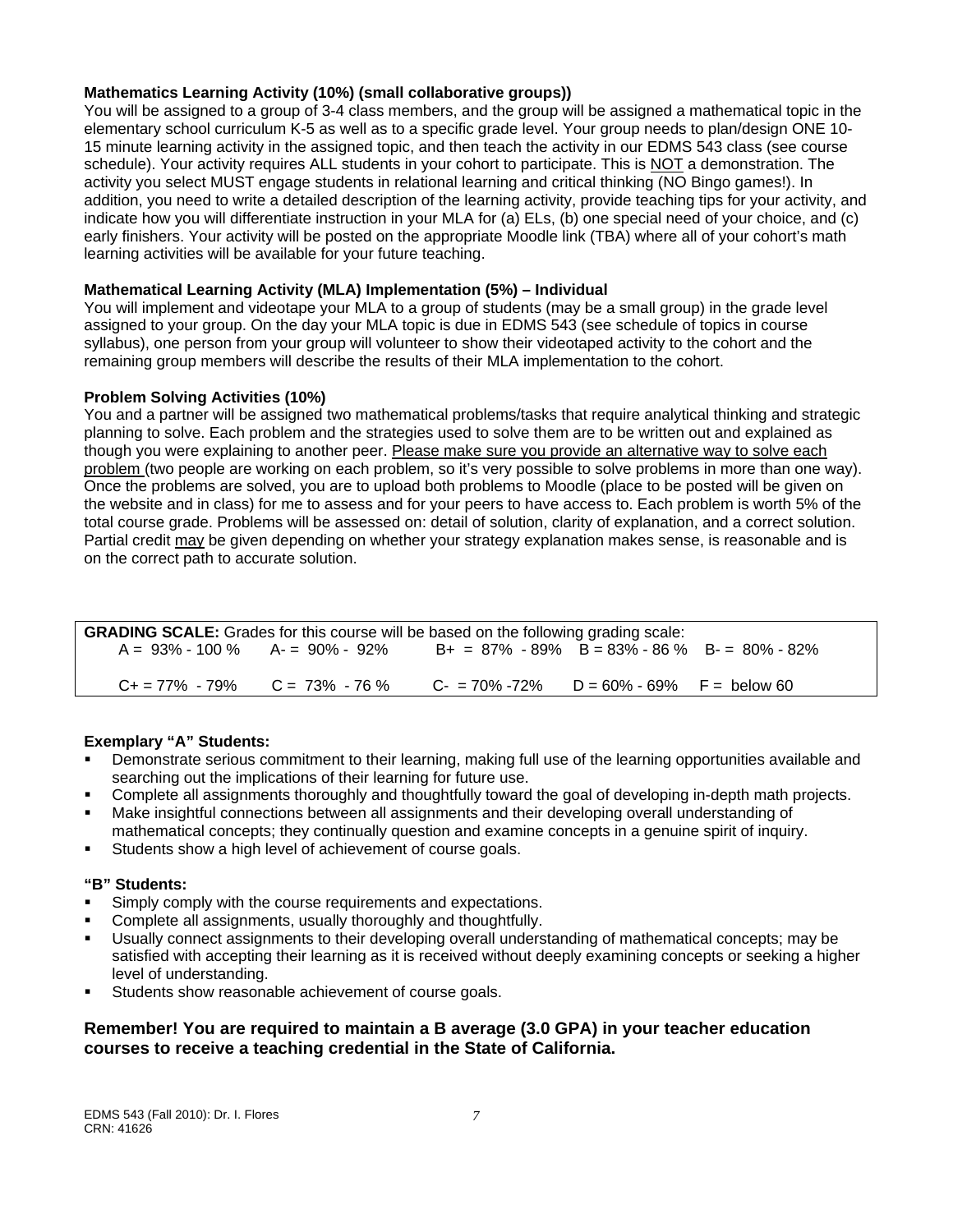|                                                                                                                                                                 |                                                                                                                                                                                                                            | LDIVID J4J                                                                                                                                                                                                               |                                                                                                                                                                                                                                  |                                                                                                                                                                                                                                 |
|-----------------------------------------------------------------------------------------------------------------------------------------------------------------|----------------------------------------------------------------------------------------------------------------------------------------------------------------------------------------------------------------------------|--------------------------------------------------------------------------------------------------------------------------------------------------------------------------------------------------------------------------|----------------------------------------------------------------------------------------------------------------------------------------------------------------------------------------------------------------------------------|---------------------------------------------------------------------------------------------------------------------------------------------------------------------------------------------------------------------------------|
|                                                                                                                                                                 | <b>Developing</b>                                                                                                                                                                                                          | <b>Nearly</b><br><b>Meets</b>                                                                                                                                                                                            | <b>Meets</b>                                                                                                                                                                                                                     | <b>Exceeds</b>                                                                                                                                                                                                                  |
| <b>TPE 1, 1a</b><br>Subject Specific<br>Pedagogical skills<br>for MS Teaching<br>Assignment<br>(Teaching<br>Mathematics in a<br>Multiple Subject<br>Assignment) | Candidates' lesson<br>design and presentation<br>demonstrates little to<br>no understanding of<br>how to teach the state<br>adopted academic<br>content standard in<br>mathematics                                         | Candidates' lesson<br>design and<br>presentation<br>demonstrates some<br>understanding of<br>how to teach the<br>state adopted<br>academic content<br>standard in<br>mathematics                                         | Candidates' lesson<br>design and<br>presentation<br>demonstrates<br>considerable<br>understanding of<br>how to teach the<br>state adopted<br>academic content<br>standard in<br>mathematics                                      | Candidates' lesson<br>design and<br>presentation<br>demonstrates<br>exceptional<br>understanding of<br>how to teach the<br>state adopted<br>academic content<br>standard in<br>mathematics                                      |
| TPE <sub>2</sub><br>Monitoring<br><b>Student Learning</b><br>During Instruction                                                                                 | Candidates' lesson<br>plan and presentation<br>demonstrates little to<br>no understanding of<br>how to monitor student<br>learning and how to<br>effectively make use of<br>this information when<br>teaching.             | Candidates' lesson<br>plan and<br>presentation<br>demonstrates some<br>understanding of<br>how to monitor<br>student learning<br>and how to<br>effectively make<br>use of this<br>information when<br>teaching.          | Candidates' lesson<br>plan and<br>presentation<br>demonstrates<br>considerable<br>understanding of<br>how to monitor<br>student learning and<br>how to effectively<br>make use of this<br>information when<br>teaching.          | Candidates' lesson<br>plan and<br>presentation<br>demonstrates<br>exceptional<br>understanding of<br>how to monitor<br>student learning and<br>how to effectively<br>make use of this<br>information when<br>teaching.          |
| TPE <sub>4</sub><br><b>Making Content</b><br>Accessible                                                                                                         | Candidates' lesson<br>design and presentation<br>will demonstrate little<br>to no understanding in<br>the use of pedagogical<br>strategies that will<br>provide all students<br>access to the<br>mathematics<br>curriculum | Candidates' lesson<br>design and<br>presentation will<br>demonstrate some<br>understanding in<br>the use of<br>pedagogical<br>strategies that will<br>provide all students<br>access to the<br>mathematics<br>curriculum | Candidates' lesson<br>design and<br>presentation will<br>demonstrate<br>considerable<br>understanding in the<br>use of pedagogical<br>strategies that will<br>provide all students<br>access to the<br>mathematics<br>curriculum | Candidates' lesson<br>design and<br>presentation will<br>demonstrate<br>exceptional<br>understanding in the<br>use of pedagogical<br>strategies that will<br>provide all students<br>access to the<br>mathematics<br>curriculum |
| TPE 6a, 6b<br>Developmentally<br>Appropriate<br>Teaching<br>Practices - Grades<br>K-3 & 4-8                                                                     | Candidates' lesson<br>design and presentation<br>will demonstrate little<br>to no understanding in<br>the use of<br>developmentally<br>appropriate teaching<br>practices.                                                  | Candidates' lesson<br>design and<br>presentation will<br>demonstrate some<br>understanding in<br>the use of<br>developmentally<br>appropriate<br>teaching practices.                                                     | Candidates' lesson<br>design and<br>presentation will<br>demonstrate<br>considerable<br>understanding in the<br>use of<br>developmentally<br>appropriate teaching<br>practices.                                                  | Candidates' lesson<br>design and<br>presentation will<br>demonstrate<br>exceptional<br>understanding in the<br>use of<br>developmentally<br>appropriate teaching<br>practices.                                                  |
| <b>Lesson Plan</b>                                                                                                                                              | Candidates' lesson<br>plan demonstrates little<br>to no understanding of<br>COE lesson plan<br>format                                                                                                                      | Candidates' lesson<br>plan demonstrates<br>some<br>understanding of<br>COE lesson plan<br>format                                                                                                                         | Candidates' lesson<br>plan demonstrates<br>considerable<br>understanding of<br>COE lesson plan<br>format                                                                                                                         | Candidates' lesson<br>plan demonstrates<br>exceptional<br>understanding of<br>COE lesson plan<br>format                                                                                                                         |

## **Lesson Design and Presentation Assignment**  EDMS 543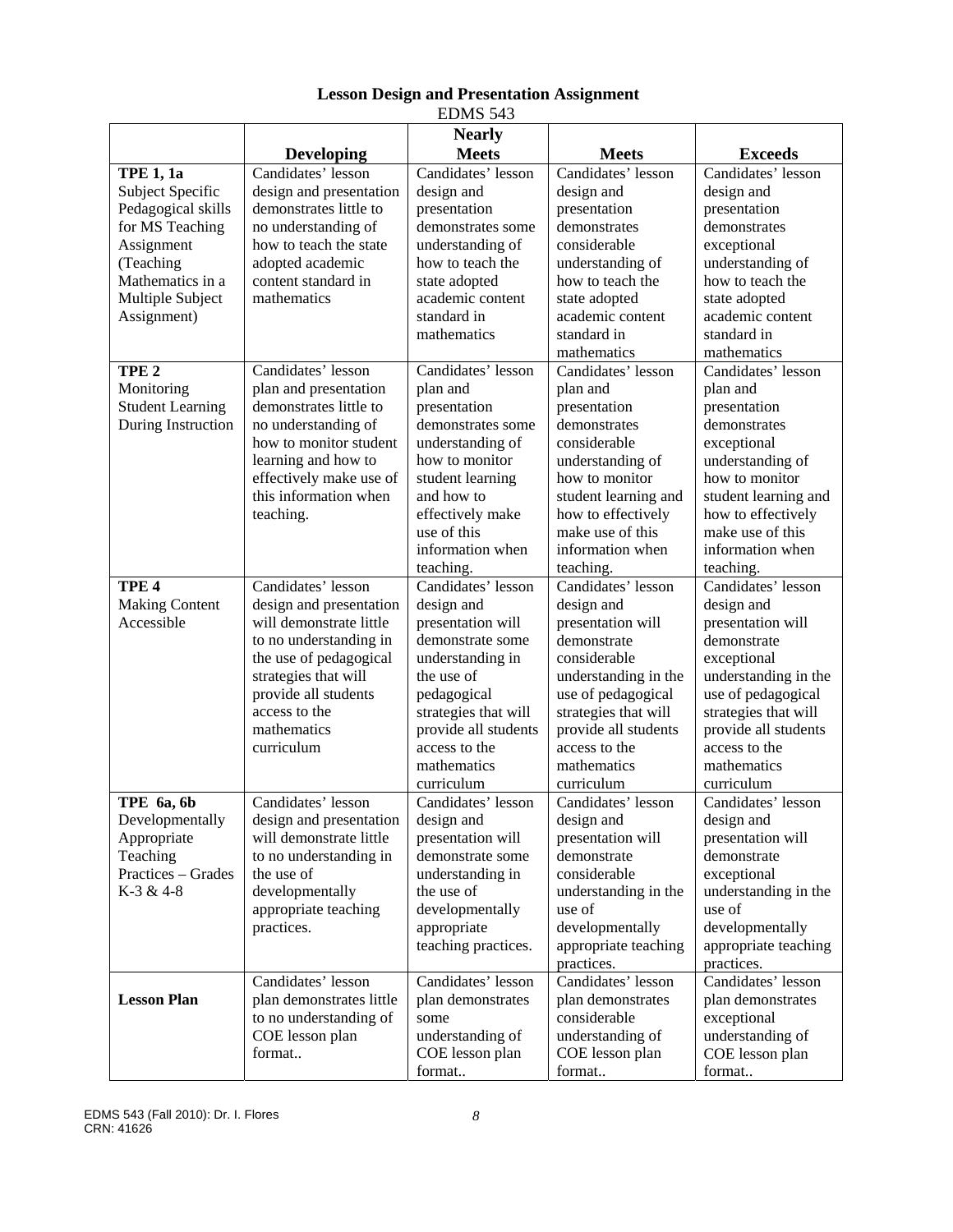Secondary TPE's for this Assignment

- $\triangleright$  TPE 2 Monitoring Student Learning During Instruction
- $\triangleright$  TPE 5 Student Engagement
- $\triangleright$  TPE 9 Instructional Planning
- $\triangleright$  TPE 10 Instructional Time
- $\triangleright$  TPE 11 Social Environment

### **Mathematics Lesson Resources Assignment**  EDMS 543

|                       | 10                   | 15                  | 20                | 25                |
|-----------------------|----------------------|---------------------|-------------------|-------------------|
|                       | <b>Developing</b>    | <b>Nearly Meets</b> | <b>Meets</b>      | <b>Exceeds</b>    |
| TPE <sub>4</sub>      | Candidates'          | Candidates'         | Candidates'       | Candidates'       |
| <b>Making Content</b> | resources and        | resources and       | resources and     | resources and     |
| Accessible            | descriptions will    | descriptions will   | descriptions will | descriptions will |
|                       | demonstrate little   | demonstrate some    | demonstrate       | demonstrate       |
|                       | to no understanding  | understanding of    | considerable      | exceptional       |
|                       | of how               | how instructional   | understanding of  | understanding of  |
|                       | instructional        | resources can help  | how instructional | how instructional |
|                       | resources can help   | provide all         | resources can     | resources can     |
|                       | provide all students | students with       | help provide all  | help provide all  |
|                       | with access to a     | access to a         | students with     | students with     |
|                       | balanced and         | balanced and        | access to a       | access to a       |
|                       | comprehensive        | comprehensive       | balanced and      | balanced and      |
|                       | curriculum.          | curriculum.         | comprehensive     | comprehensive     |
|                       |                      |                     | curriculum.       | curriculum.       |

Secondary TPE's for this Assignment

- $\triangleright$  TPE 1a Subject-Specific Pedagogical Skills for MS Teaching Assignments (Teaching Mathematics in a MS Assignment)
- $\triangleright$  TPE 5 Student Engagement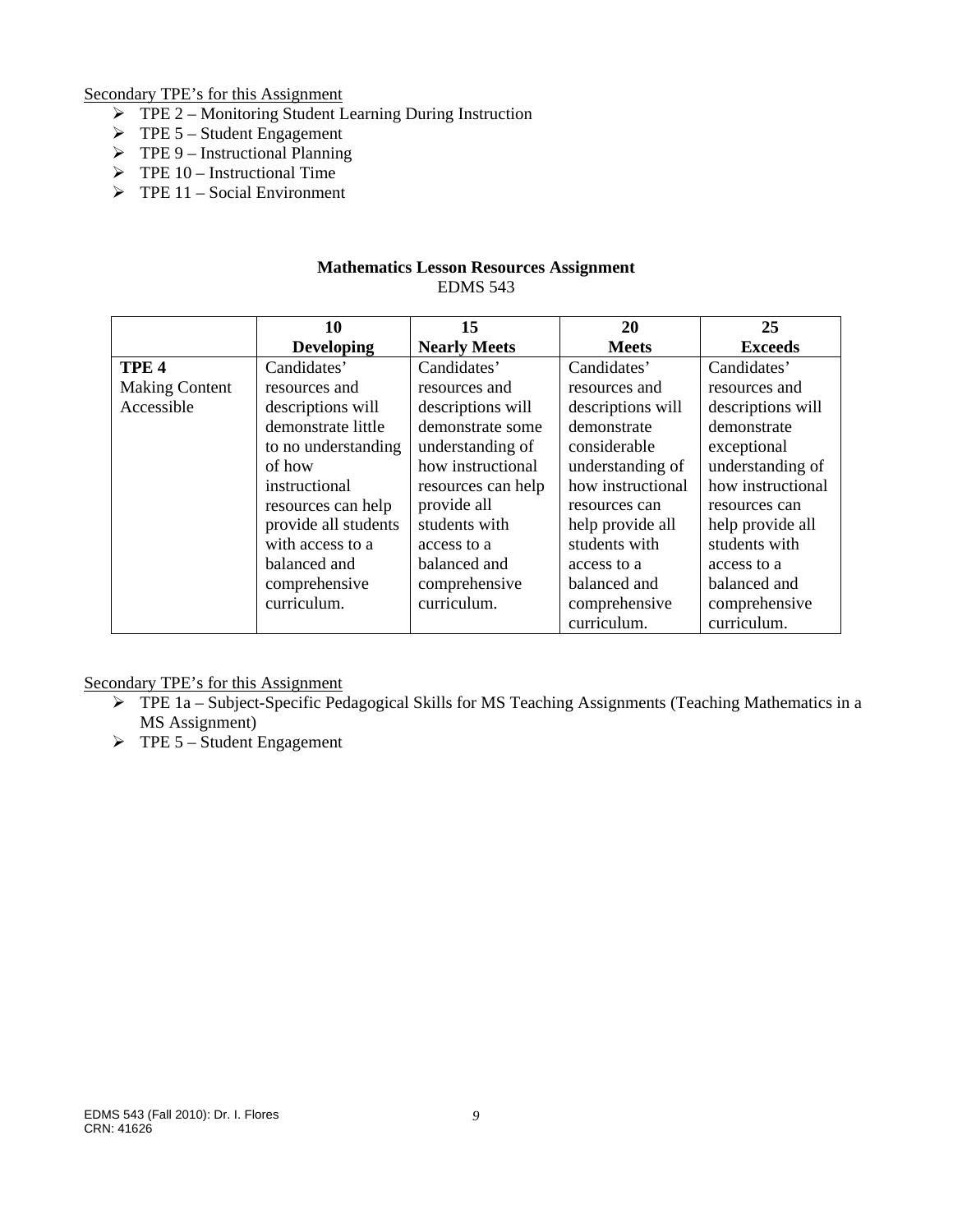|                                     | 1 pts                               | 4 pts                 | 7 pts                     | 10 pts                |
|-------------------------------------|-------------------------------------|-----------------------|---------------------------|-----------------------|
|                                     | <b>Developing</b>                   | <b>Nearly Meets</b>   | <b>Meets</b>              | <b>Exceeds</b>        |
| <b>TPE 1, 1a</b>                    | Candidate's                         | Candidate's           | Candidate's               | Candidate's           |
| Subject Specific                    | assessment and                      | assessment and        | assessment and            | assessment and        |
| Pedagogical                         | recommendations                     | recommendations       | recommendations           | recommendations       |
| skills for MS                       | from the student                    | from the student      | from the student          | from the student      |
| Teaching                            | interview                           | interview             | interview                 | interview             |
| Assignment                          | demonstrates little to              | demonstrates some     | demonstrates              | demonstrates          |
| (Teaching                           | no understanding of                 | understanding of how  | considerable              | exceptional           |
| Mathematics in a                    | how to teach the state              | to teach the state    | understanding of how      | understanding of how  |
| Multiple Subject                    | adopted academic                    | adopted academic      | to teach the state        | to teach the state    |
| Assignment)                         | content standard in                 | content standard in   | adopted academic          | adopted academic      |
|                                     | mathematics                         | mathematics           | content standard in       | content standard in   |
|                                     |                                     |                       | mathematics               | mathematics           |
| TPE <sub>2</sub>                    | Candidate's                         | Candidate's           | Candidate's               | Candidate's           |
| Monitoring                          | assessment and                      | assessment and        | assessment and            | assessment and        |
| <b>Student Learning</b>             | recommendations                     | recommendations       | recommendations           | recommendations       |
| During                              | from the student                    | from the student      | from the student          | from the student      |
| Instruction                         | interview                           | interview             | interview                 | interview             |
|                                     | demonstrates little to              | demonstrates some     | demonstrates              | demonstrates          |
|                                     | no understanding of                 | understanding of how  | considerable              | exceptional           |
|                                     | how to monitor                      | to monitor student    | understanding of how      | understanding of how  |
|                                     | student learning and                | learning and how to   | to monitor student        | to monitor student    |
|                                     | how to effectively                  | effectively make use  | learning and how to       | learning and how to   |
|                                     | make use of this                    | of this information   | effectively make use      | effectively make use  |
|                                     | information when                    | when teaching.        | of this information       | of this information   |
|                                     | teaching.                           |                       | when teaching.            | when teaching.        |
| TPE <sub>3</sub>                    | Candidate                           | Candidate             | Candidate                 | Candidate             |
| Interpretation                      | demonstrates little to              | demonstrates some     | demonstrates              | demonstrates          |
| and Use of                          | no understanding of                 | understanding of how  | considerable              | exceptional           |
| Assessments                         | how to effectively                  | to effectively assess | understanding of how      | understanding of how  |
|                                     | assess students'                    | students' content     | to effectively assess     | to effectively assess |
|                                     | content knowledge                   | knowledge through     | students' content         | students' content     |
|                                     | through the use of                  | the use of student    | knowledge through         | knowledge through     |
|                                     | student interviews.                 | interviews.           | the use of student        | the use of student    |
|                                     |                                     |                       | interviews.               | interviews.           |
|                                     | Candidate's                         | Candidate's           |                           | Candidate's           |
| TPE <sub>4</sub>                    |                                     |                       | Candidate's               |                       |
| <b>Making Content</b><br>Accessible | recommendations<br>from the student | recommendations       | recommendations           | recommendations       |
|                                     |                                     | from the student      | from the student          | from the student      |
|                                     | interview<br>demonstrates little to | interview             | interview<br>demonstrates | interview             |
|                                     |                                     | demonstrates some     |                           | demonstrates          |
|                                     | no understanding in                 | understanding in the  | considerable              | exceptional           |
|                                     | the use of                          | use of pedagogical    | understanding in the      | understanding in the  |
|                                     | pedagogical                         | strategies that will  | use of pedagogical        | use of pedagogical    |
|                                     | strategies that will                | provide all students  | strategies that will      | strategies that will  |
|                                     | provide all students                | access to the         | provide all students      | provide all students  |
|                                     | access to the                       | mathematics           | access to the             | access to the         |
|                                     | mathematics                         | curriculum            | mathematics               | mathematics           |
|                                     | curriculum                          |                       | curriculum                | curriculum            |

Student Interviews Assignment: EDMS 543

Secondary TPE's for this Assignment

 $\triangleright$  TPE 5 – Student Engagement

 $\triangleright$  TPE 6, 6a, 6b – Developmentally Appropriate Practices in Grades K-3 & Grades 4-8.

 $\triangleright$  TPE 8 – Learning about Students and TPE 9 – Instructional Planning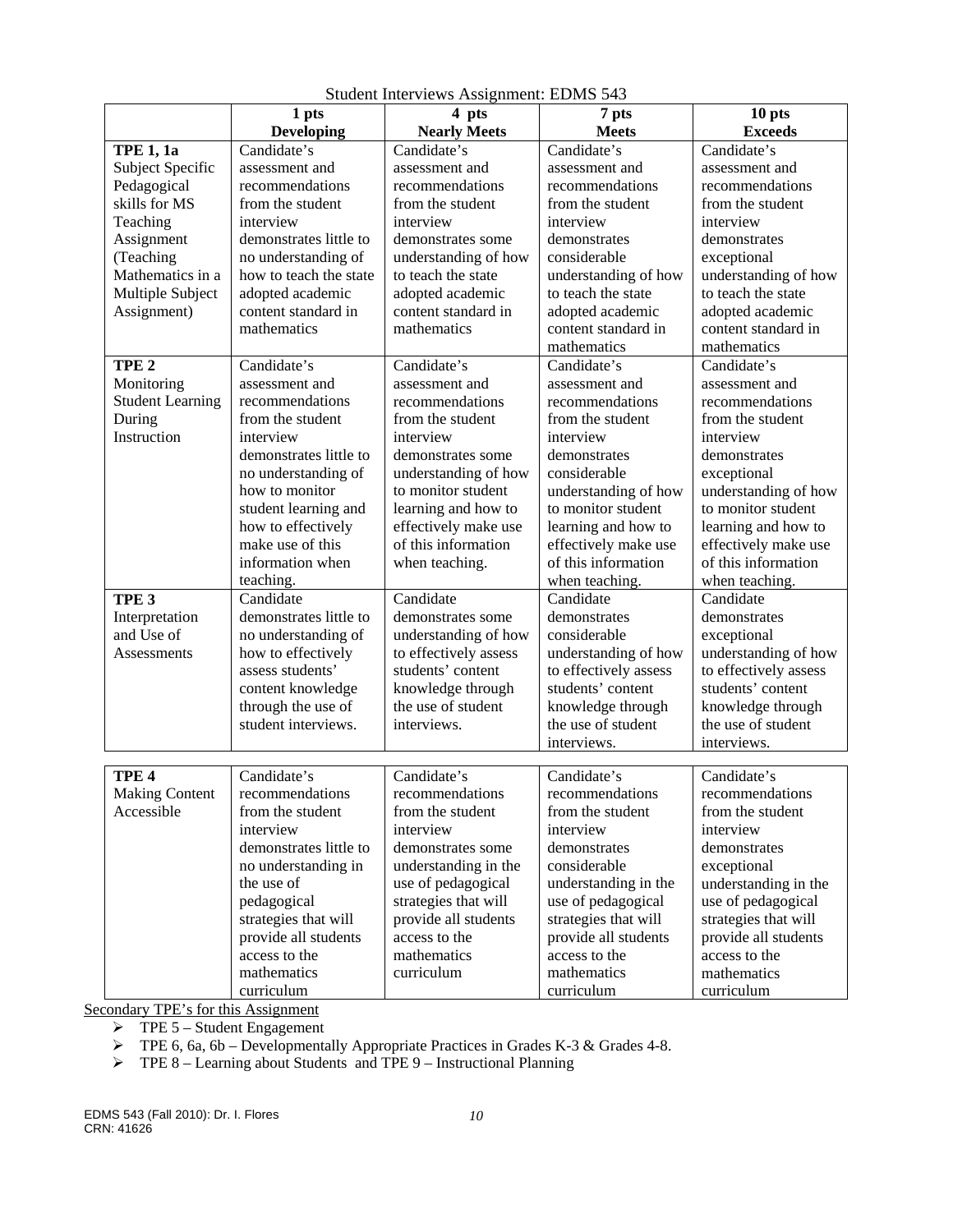#### **Lesson Design Elements**

#### **Elements of the learning experience**

**Lesson Title**: What is the title of your lesson?

**Grade Level:** 

**Content Area:** *Mathematics* 

 **Subject Matter:** *Number Sense, Measurement and Geometry, Algebra and Functions, Statistics, Data Analysis and Probability, Mathematical Reasoning* 

**Time period for the learning experience** *Example: two 30 minute sessions Science* 

**California Mathematics Content Standards**: *State-adopted content standards* 

**Lesson objective(s) based on the content standards**: What do you want students to be able to do as a result of active engagement and learning in your lesson? What do you want students to know when the lesson investigation is finished? Write in complete sentences. Use an action verb and explain how students will demonstrate their new knowledge and understanding.

Example: "The student will demonstrate understanding of \_\_\_\_\_\_\_\_\_\_\_." Or, "The student will be able to

**Mathematical Concept(s):** What are you trying to teach? What big idea(s) is/are the focus of your lesson? Do not say, "The students will **The students** will **result in the student** of  $\mathbf{r}$ ." (That is an objective, not a concept.)

*Example: In the set model for fractions, the whole is understood to be a set of objects and subsets of the whole make up fractional parts.* 

**Class Description -** For the purpose of this assignment, the class description must include English Learners, Special Education students and GATE students. Individualize this section based on your own assigned classroom.

> *Type of class (self contained, subject specific), time of year, general background of students learning in relationship to new learning (challenges and prior learning)*

*English Learners: Special education: GATE student: Regular education:* 

#### **Developmental needs of the students at this age**

\_\_\_\_\_\_\_\_\_\_\_".

*Learning needs and developmental, age-appropriate skills needed by your students based on grade level.* 

**Student Groupings**: *How will you group students for instruction?* 

**Materials/Resources/Technology:** *What does the teacher need? What do the students need? Materials should include lists of supplies that will be needed to present this lesson.* 

## **Assessment Plan**

**Note:** Goals/objectives that will be assessed are based on the content standards and are tied to the Big Idea(s) (concepts) in your lesson.

EDMS 543 (Fall 2010): Dr. I. Flores *11*  CRN: 41626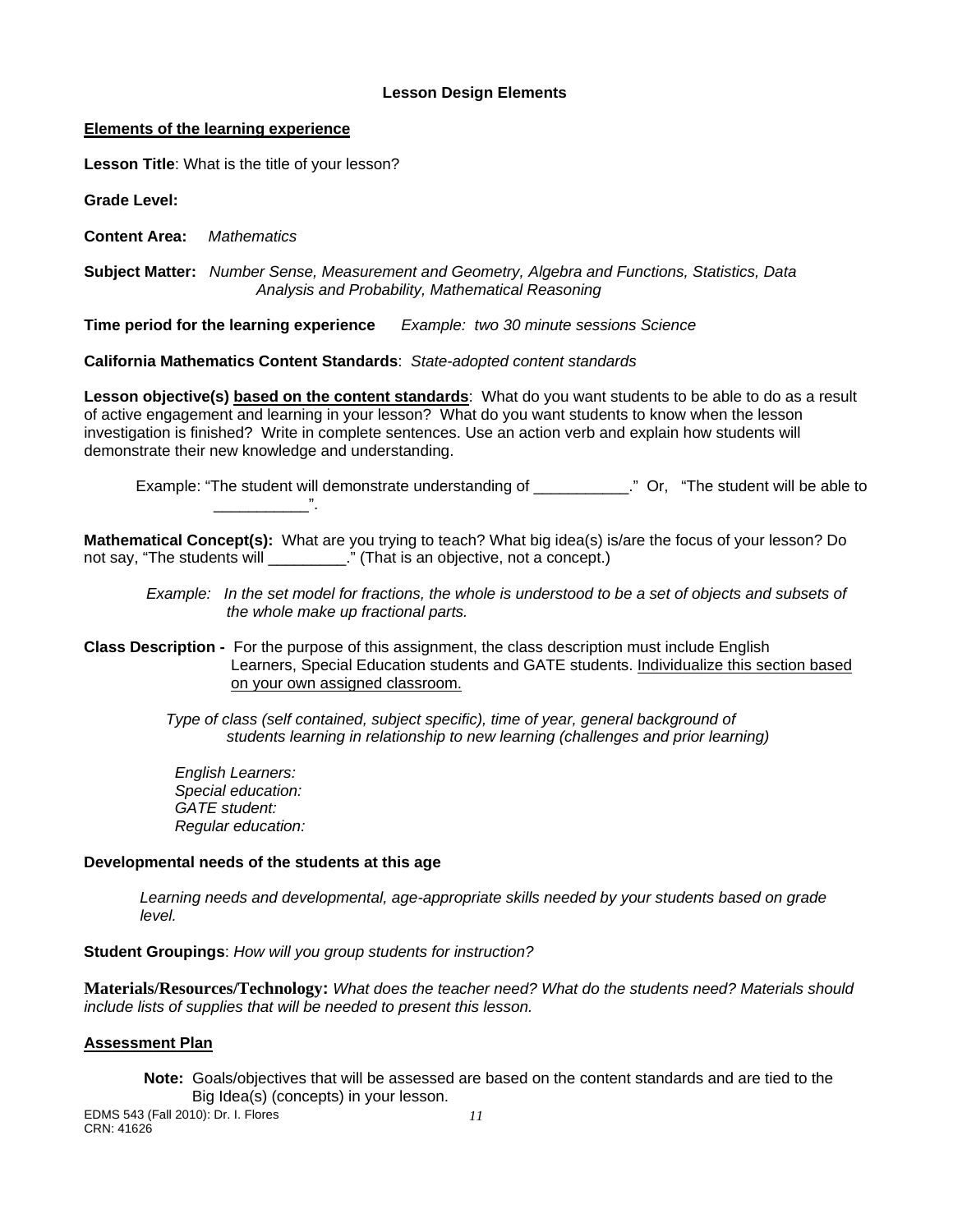*Types of assessment: Prior knowledge (pre assessment), Formative (progress monitoring), Summative (final product)*

 *Description and Purpose of each Assessment Type listed above* 

 *Feedback strategies: How students will be informed of specific successes and challenges?*

 *Description & Purpose of Differentiated/Adapted Assessment Methods for ONE of the following students:* 

- *English Learner*
- *Learner with Special Needs* 
	- *Learning Disability* 
		- *Physical Disability*
- *GATE Student/Advanced Learners/Accelerated Learner*

*How general assessment results will be used to inform instruction:* 

## **Criteria for Assessment**

What benchmark criteria will you use to grade the assessment? How will you know if a student has successfully completed the assessment and accomplished the learning goals? What will they do to show you they have succeeded?

**NOTE:** Criteria are based on the science content standards and the learning goals/objectives in your lesson.

**Lesson Activities**: Address the subject matter lesson objectives (tied to math content standards and developmental needs of the students described.

| <b>Instructional Strategies-</b>                                                                               | <b>Student Activities -</b>                                                                         |
|----------------------------------------------------------------------------------------------------------------|-----------------------------------------------------------------------------------------------------|
| What the teacher does during the instruction.                                                                  | What the students do during the lesson and<br>independent practice.                                 |
| Opening the Lesson/ INTO = Before                                                                              |                                                                                                     |
| Anticipatory Set - How will you motivate and focus                                                             | What will the students do?                                                                          |
| students? What prior knowledge do students need?                                                               |                                                                                                     |
| Process/Steps of Instruction/ THROUGH = During                                                                 | For each of the steps of instruction (what the teacher<br>does), describe what the students will do |
| How will you describe and model skills/tasks?<br>1.<br>How will you explain the mathematical concept(s)?<br>2. |                                                                                                     |
| How will teach to the objective(s)?<br>3.                                                                      |                                                                                                     |
| How will you actively involve all students?<br>4.<br>How will you structure opportunities for the<br>5.        |                                                                                                     |
| students to practice in class with support?                                                                    |                                                                                                     |
| How will you check for students' understanding?<br>6.                                                          |                                                                                                     |
| How will you structure opportunities for the<br>7.                                                             |                                                                                                     |
| students to practice independently?                                                                            |                                                                                                     |
| How will you ensure that the independent practice<br>8.                                                        |                                                                                                     |
| is at the appropriate level of difficulty for the                                                              |                                                                                                     |
| various students?                                                                                              |                                                                                                     |
| Closure: How will you have students summarize<br>9.                                                            |                                                                                                     |
| their learning?                                                                                                |                                                                                                     |
| 10. How will you assess that students have met the<br>learning objectives?                                     |                                                                                                     |
| 11. What will your interventions consist of if the                                                             |                                                                                                     |
| learning objectives are not being met?                                                                         |                                                                                                     |
|                                                                                                                |                                                                                                     |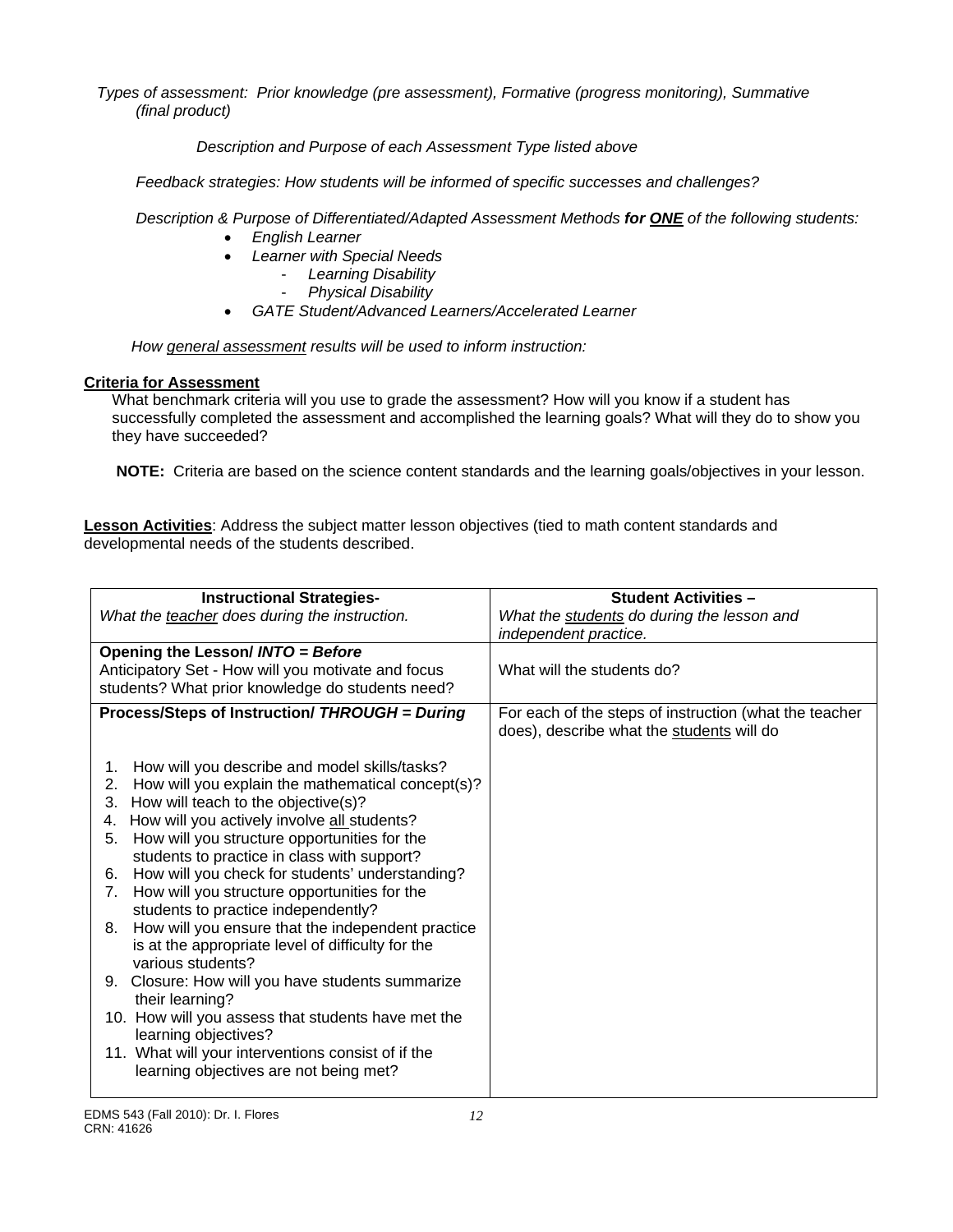# **After the Lesson /***BEYOND = After*

**Transfer:** How will you structure opportunities for What will the students do? students to continue learning/practice and transfer learning after the lesson?

## **Description & Purpose of Differentiated/Adapted Instructional Methods for ONE of the following students:**

- *English Learner*
- *Learner with Special Needs*
	- *Learning Disability*
	- *Physical Disability*
- *GATE Student/Advanced Learners/Accelerated Learner*

#### **Rationale for Instructional Strategies:**

Why are the instructional strategies, student activities and resources appropriate for this class, (based on content and student development)?

#### **Note: A Mathematics Resources List as indicated in this syllabus will be turned in as a separate document.**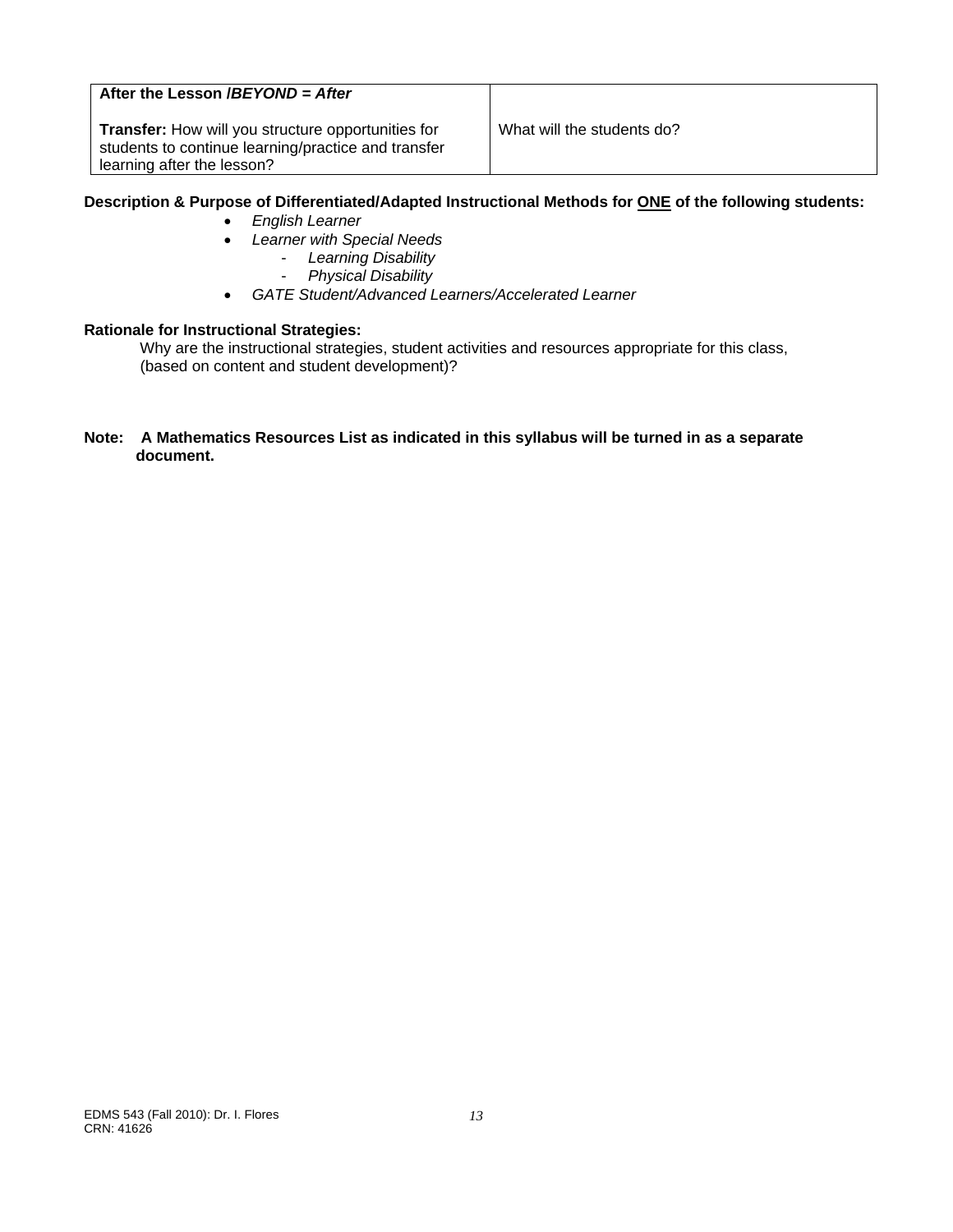**Tentative\* Course Schedule: Fall 2010** 

| <b>DATE</b> | EDMS 543 COURSE TOPICS & ASSIGNMENTS (F)                                                                                                                 | <b>READINGS (Text and Other Sources)</b>                                        |
|-------------|----------------------------------------------------------------------------------------------------------------------------------------------------------|---------------------------------------------------------------------------------|
| 9/03/10     | Introduction to Mathematics Education                                                                                                                    | 1- Teaching Mathematics in the Era of the                                       |
|             | What doe it mean to "do mathematics"? (Big picture)                                                                                                      | <b>NCTM</b> Standards                                                           |
|             | Characteristics of Effective Classrooms: Overview of Instructional Practices                                                                             | 2 - Exploring What It Means to Know and Do                                      |
|             | Developing understanding-How do kids learn?                                                                                                              | Mathematics                                                                     |
|             | Problem solving in the mathematics classroom                                                                                                             | 3 -Teaching Through Problem Solving                                             |
|             | <b>Overview of Mathematics Content Standards for CA Public Schools</b>                                                                                   |                                                                                 |
| 9/10/10     | <b>Lesson Planning</b>                                                                                                                                   | 4 - Planning in the Problem- Based Classroom                                    |
|             | - Conceptual vs. procedural knowledge                                                                                                                    |                                                                                 |
|             | - Introduction to Cognitively Guided Instruction (CGI)                                                                                                   |                                                                                 |
|             | - Assessment – Connecting instruction to assessment                                                                                                      | 5 - Building Assessment into Instruction                                        |
| ***         | <b>Student Math Interviews</b>                                                                                                                           |                                                                                 |
|             | <b>Group presentations of assigned standards</b>                                                                                                         |                                                                                 |
| 9/17/10     | Special Populations: Creating Inclusive Mathematics Classrooms                                                                                           | 6 - Teaching Mathematics Equitably to<br>All Children                           |
|             |                                                                                                                                                          |                                                                                 |
|             | Article summary/critique on Math and Special Populations due<br>Number Sense I: What it means and how we can help children develop it.                   | Journal article on math & special needs<br>8 - Developing Early Number Concepts |
|             | PRACTICE INTERVIEW DUE                                                                                                                                   | and Number Sense                                                                |
| 9/24/10     | Number Sense II:                                                                                                                                         | 9 - Developing Meanings for the Operations                                      |
|             | Classification of word problems for addition, subtraction, multiplication,                                                                               |                                                                                 |
|             | and division.                                                                                                                                            |                                                                                 |
|             | Constructing efficient mental tools for fact mastery.                                                                                                    | 10 - Helping Children Master the Basic Facts                                    |
|             | <b>Number Sense III:</b>                                                                                                                                 |                                                                                 |
|             | How do we promote understanding of place value?                                                                                                          | 11 - Developing Whole-Number Place-Value                                        |
|             | <b>Place Value Interview due;</b><br><b>Place Value Learning Activities</b>                                                                              | Concepts                                                                        |
| 10/01/10    | Number Sense IV:                                                                                                                                         | 12 – Developing Strategies for Whole Number                                     |
|             | Developing flexible methods of computation/mental strategies/                                                                                            | Computation                                                                     |
|             | estimation.                                                                                                                                              |                                                                                 |
|             | Error Patterns in Computation                                                                                                                            |                                                                                 |
| ***1        | Add/Subtraction OR Multiplication/Division classroom presentation                                                                                        |                                                                                 |
|             | (Number Sense)                                                                                                                                           |                                                                                 |
|             | <b>Addition/Subtraction OR Multiplication/Division interview due (turn in</b>                                                                            | 14 - Algebraic Thinking: Generalizations,                                       |
|             | <b>Add/Sub &amp; Multip/Div Learning Activities</b><br>only one interview)                                                                               | Patterns, and Functions                                                         |
|             | Algebraic Reasoning and Function - Exploring patterns, variables, and                                                                                    | 23 – Developing Concepts of Exponents,                                          |
| $***2$      | equations.                                                                                                                                               | Integers, and Real Numbers                                                      |
|             | Algebra classroom presentation<br>Algebra interview due<br><b>Algebra Learning Activities</b>                                                            |                                                                                 |
| 10/08/10    | Fractions I:                                                                                                                                             | 15 - Developing Fraction Concepts                                               |
|             | Constructing understanding of fractions; fraction computation                                                                                            | 16 - Developing Strategies for Fraction                                         |
| $***3$      | Fraction classroom presentation #1 (grades K-4 lesson choice)                                                                                            | Computation                                                                     |
|             | <b>Fractions interview due</b><br><b>Fractions Learning Activities (K-4)</b>                                                                             | 17 - Developing Concepts of Decimals and                                        |
|             | <b>Fractions II:</b><br><b>Fractions Learning Activities (5-8)</b>                                                                                       | Percents                                                                        |
| $***4$      | Fraction classroom presentation #2 (grades 5-8 lesson choice)                                                                                            | 18 - Proportional Reasoning                                                     |
| 10/15/10    | Measurement - Customary and metric system                                                                                                                | 19 - Developing Measurement Concepts                                            |
| $***5$      | <b>Measurement classroom presentation</b>                                                                                                                |                                                                                 |
|             | <b>Measurement interview due</b><br><b>Measurement Learning Activities</b>                                                                               |                                                                                 |
|             | Geometry - Developing geometric reasoning and spatial sense                                                                                              | 20 - Geometric Thinking and Geometric                                           |
| ***6        | <b>Geometry classroom presentation</b>                                                                                                                   | Concepts                                                                        |
|             | <b>Geometry interview due</b><br><b>Geometry Learning Activities</b>                                                                                     |                                                                                 |
| 10/22/10    | Probability & Data Analysis – Developing meaningful experiences in                                                                                       | 21 - Developing Concepts of Data Analysis                                       |
|             | gathering and displaying statistical data.                                                                                                               |                                                                                 |
|             | Exploring concepts of chance, simple and independent events.                                                                                             | 22 – Exploring Concepts of Probability                                          |
| $***7$      | Probability & Data Analysis classroom presentation                                                                                                       |                                                                                 |
|             | Probability & Data Analysis interview due                                                                                                                |                                                                                 |
|             | <b>Probability Learning Activities</b>                                                                                                                   |                                                                                 |
|             | Assessment - This competency will be infused throughout the course. Use                                                                                  | 5 - Building Assessment into Instruction                                        |
|             | this chapter as one reference for planning instruction.                                                                                                  |                                                                                 |
|             | Technology - This competency will be infused throughout the course. Use                                                                                  | 7 – Using Technology to Teach Mathematics                                       |
|             | this chapter as an ongoing reference.<br>* NOTE: While this syllabus is carefully planned, it may be modified or adjusted at any time in response to the |                                                                                 |

**\* NOTE: While this syllabus is carefully planned, it may be modified or adjusted at any time in response to the learning needs of the class.** 

EDMS 543 (Fall 2010): Dr. I. Flores *14*  CRN: 41626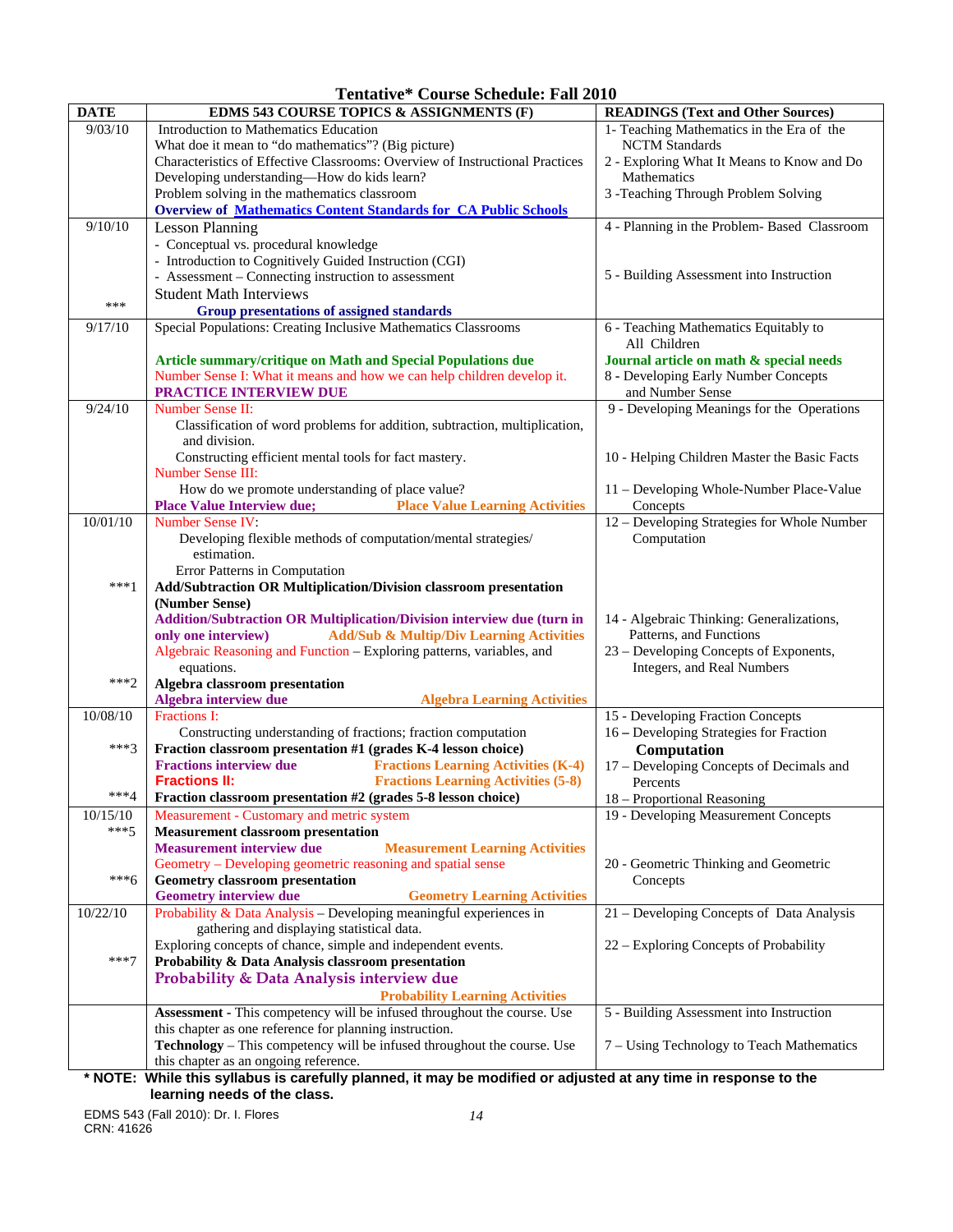## **PROBLEM-BASED THREE-PART LESSON INSTRUCTIONAL MODEL**

Problem-centered teaching opens the mathematics classroom to exploring, conjecturing, reasoning, and communication. This model is very different from the "transmission" model in which teachers tell students facts and demonstrate procedures and then students memorize the facts and practice the procedures. This model looks at instruction in three phases: launching, explore, and summary.

## **Launch**

In the first phase, the teacher launches the problem with the whole class. This involves helping students understand the problem setting, the mathematical context, and the challenge. The following questions can help the teacher prepare for the launch:

- . What are students expected to do?
- What do the students need to know to understand the context of story and the challenge of the problem?
- What difficulties can I foresee for students?
- How can I keep from giving away too much of the problem?

The launch phase is also the time when the teacher introduces new ideas, clarifies definitions, reviews old concepts, and connects the problem to past experiences of the student. It is critical that, while giving students a clear picture of what is expected, the teacher leaves the potential of the task intact. He or she must be careful not to tell too much and lower the challenge of the task to something routine or to cut off the rich array of strategies that may evolve from an open launch of the problem.

## **Explore**

In the explore phase, students work individually, in pairs, in small groups, or occasionally as a whole class to solve the problem. As they work, they gather data, share ideas, look for patterns, make conjectures, and develop problem-solving strategies. It is inevitable that students will exhibit variation in their progress. The teacher's role during this phase is to move about the classroom, to observe individual performance, and to select specific student work samples to be shared during the summary phase. The teacher helps students persevere in their work and differentiate their work by asking appropriate questions and providing confirmation and redirection where needed. For students who are interested in and capable of deeper investigation, the teacher may provide additional challenges related to the problem. Although it is imperative that all students be given enough time and opportunity to thoroughly work on the problem, it is not always necessary for every student to finish the problem at this time.